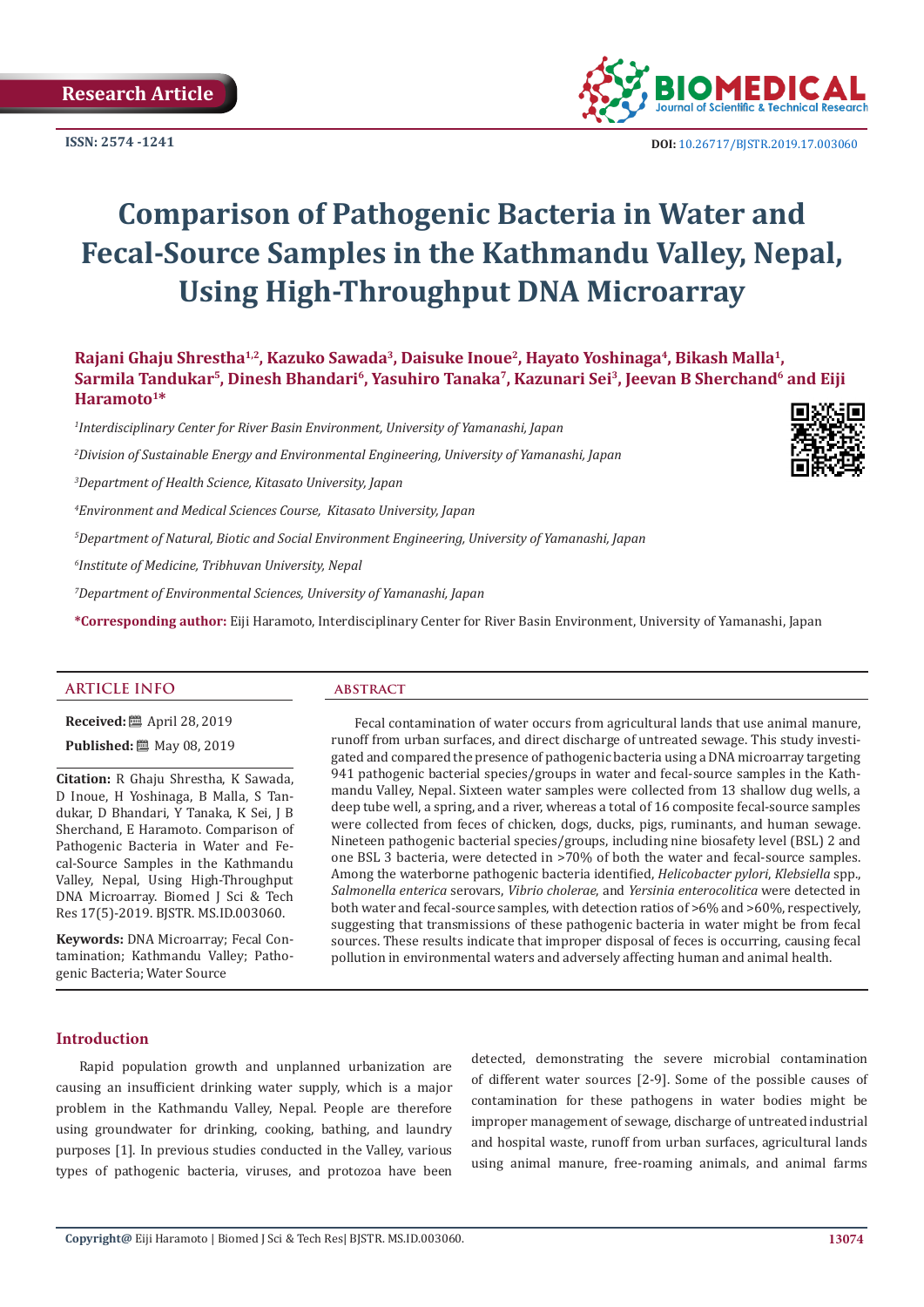near river banks [10,11]. A high demand for livestock products led to heavy discharge loads of feces into the environment [12]. Each gram of feces contains millions of bacterial cells, including diverse populations of bacteria [13,14]. Fecal pathogens, when discharged into the water environment, can survive for a long period, serving as a potential source and reservoir of waterborne diseases. Numerous outbreaks have been documented through waterborne transmission of fecal pathogens, resulting in mild gastrointestinal illness to even death [15-17].

In our previous study, numerous pathogenic bacteria were detected from water samples using next-generation sequencing [2]. Fecal-source samples contain many bacteria, which makes it timeconsuming to identify all pathogens and a single assay cannot be used. DNA microarray is a promising tool for the specific detection of multiple genes simultaneously [5,14]. DNA microarray has been used for molecular community analyses and microbiological surveillance studies of environmental samples, fecal sources, and human waste; thus, DNA microarray is an important tool in molecular biology [18-21]. In this study, DNA microarray targeting 941 pathogenic bacterial species/groups was used to estimate the presence of pathogenic bacteria in water and fecal-source samples. Relationships between pathogenic bacteria detected from water sources and fecal-source samples were also determined.

# **Materials and Methods**

## **Collection of Water Samples and Fecal-Source Samples**

A total of 16 water samples were collected from 13 shallow dug wells, a spring, a deep tube well, and a river from the Kathmandu Valley in August 2015 [22]. The sample ID for water samples were labelled as KTM. In addition, 16 composite fecal-source samples were collected from feces of two chickens, three dogs, two ducks, three pigs, three ruminants, and three sewage samples from human in December 2015 [23]. For fecal-source samples, they were labelled from initial name based on type of fecal-source except for duck. A sterile spoon was used to collect the fecal-source sample, which was then stored in a 50-mL plastic tube. Each composite sample was mixed thoroughly, and 300-400 mg of the sample was mixed with autoclaved phosphate buffered saline to obtain a 1% fecal suspension.

## **Bacterial DNA Extraction**

Bacterial DNA from the water samples was extracted using CicaGeneus DNA Extraction Reagent (Kanto Chemical, Tokyo, Japan) as previously described [2]. A similar procedure was followed for bacterial DNA extraction from the fecal-source samples by using 5 mL of the 1% fecal suspension.

# **DNA Microarray Analysis**

DNA microarray targeting 16S rRNA genes of 941 pathogenic bacterial species/groups, including biosafety level (BSL) 2 and 3 pathogens and other opportunistic BSL 1 pathogens listed by the Japanese Society for Bacteriology, was used. The DNA microarray

used in this study was developed by Prof. Takayuki Ezaki at Gifu University, Japan, and was purchased from AMR Inc. (Gifu, Japan). The applicability of the microarray to environmental samples had been assured by the developers and previously applied to landfill leachets, river water samples, and shallow well groundwater [5,24,25]. In brief, Cy3-labeled polymerase chain reaction (PCR) products were prepared by using a PCR mixture (50 µL) containing 25 µL of SapphireAmp Fast PCR Master Mix (Takara Bio, Kusatsu, Japan), 0.25 µL each of 15 pmol/µL forward and reverse primers [5,26-28], 1 µL of DNA template, and 23.5 µL of ultrapure water. The thermal conditions were as follows: 94°C for 1 min, followed by 30 cycles of 98°C for 5 s, 55°C for 5 s, and 72°C for 10 s, and finally 72°C for 10 s. Agarose gel electrophoresis was performed to confirm the amplification of Cy3-labeled PCR products, followed by purification of the products using a NucleoSpin Gel and PCR Cleanup Kit (Macherey-Nagel, Bethlehem, USA).

DNA microarray hybridization and scanning were performed as described previously [5]. Briefly, the hybridization mixture was prepared by adding 5 µL of 10× Gene Expression Blocking Agent (Agilent, Waltham, USA) and 1 uL of 25× Fragmentation Buffer, which was mixed with 19 µL of Cy3-labeled PCR product solution. The tube was incubated at 60°C for 29 min and then cooled on ice for 1 min. Twenty-five microliters of 2× Hybridization Buffer was added to the tube and centrifuged at  $15,300 \times g$  for 1 min at  $4^{\circ}$ C. Then, the samples were hybridized with the pre-hybridized array at 55°C for 16 h. The microarray slides were washed and scanned with a GenePix 4000B (Molecular Devices, Sunnyvale, USA), and the scanned images were processed using GenePix Pro 7 software (Molecular Devices). Analysis of the scanned image data was performed as described previously [5].

### **Result and Discussion**

# **Occurrence of Pathogenic Bacteria in Water Samples**

As shown in Figure 1, 31-213 pathogenic bacterial species/ groups were detected in each of the 16 water samples tested. The highest number of pathogen species/groups (213) was detected in KTM94, including 3 BSL 3 and 132 BSL 2 pathogens, followed by KTM 65 with 202 pathogen species/groups including 5 BSL 3 and 116 BSL 2 pathogens. BSL 3 pathogens were detected in 15 (94%) of the tested samples, with the highest number of 5 pathogen species/ groups in KTM65. Thirty BSL 2 pathogens and 1 BSL 3 pathogen were detected in >70% of the water samples tested. Among them, 9 BSL 2 and 1 BSL 3 pathogens were present in both water and fecal-source samples, with detection ratios of >70%, as shown in Table 1. In addition, *Acinetobacter, Bartonella, Brevundimonas, Comamonas, Enterococcus, Erysipelothrix, Kingella,* and *Moraxella* were also detected as BSL 2 pathogens, which were detected in >70% of the water samples. In the Kathmandu Valley, due to huge gap between water demand and supply, people use water sources which have not been proven to be safe. People use 12% and 22% of groundwater for drinking and cooking purpose [1]. A previous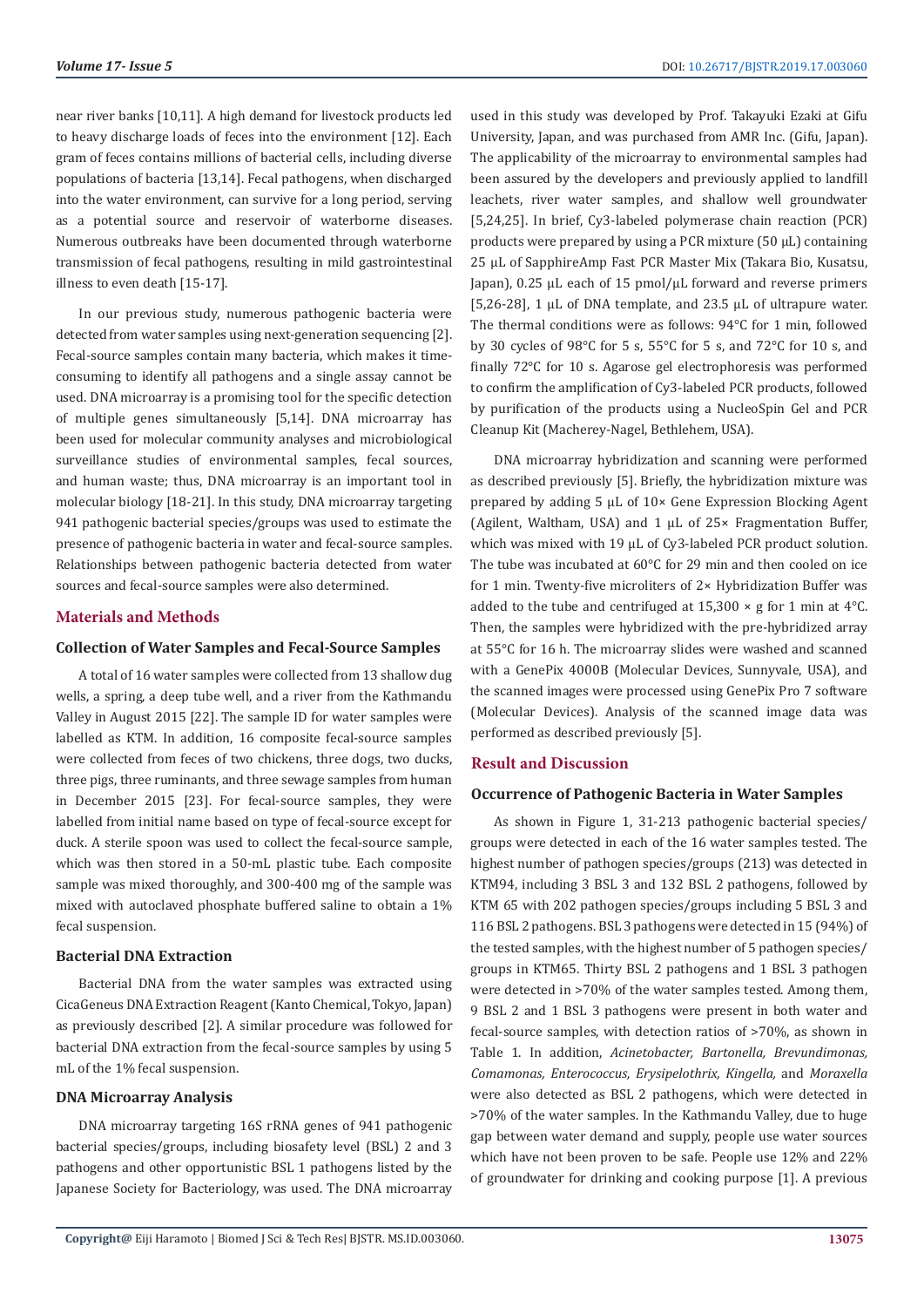study of groundwater and river water revealed 5 BSL 3 pathogens, of which the *Anaplasma marginale/centrale* group (39%) was detected most frequently [27]. In this study, 6 BSL 3 pathogens

were detected from different water samples, and the detection ratio of the *A. marginale*/centrale group (94%) was the highest (Table 1).



|                                                                                             | <b>BSL</b>     | No. of detected samples (% positive) |                                 |  |  |
|---------------------------------------------------------------------------------------------|----------------|--------------------------------------|---------------------------------|--|--|
| Bacterial species/groups                                                                    |                | Water samples $(n = 16)$             | Fecal-source samples $(n = 16)$ |  |  |
| Anaplasma marginale centrale                                                                | 3              | 15 (94)                              | 12 (75)                         |  |  |
| Bordetella avium group                                                                      | 2              | 14 (88)                              | 12 (75)                         |  |  |
| Bordetella pertussis group                                                                  | 2              | 15 (94)                              | 12 (75)                         |  |  |
| Chryseobacterium meningosepticum group                                                      | $\overline{2}$ | 14 (88)                              | 13 (81)                         |  |  |
| Chryseomonas luteola                                                                        | 2              | 15 (94)                              | 12 (75)                         |  |  |
| Flavimonas oryzihabitans                                                                    | $\overline{2}$ | 15 (94)                              | 12 (75)                         |  |  |
| Kluyvera cryocrescens                                                                       | $\overline{2}$ | 13 (81)                              | 12 (75)                         |  |  |
| Legionella dumoffii                                                                         | $\overline{c}$ | 12 (75)                              | 15 (94)                         |  |  |
| Pseudomonas aeruginosa                                                                      | $\overline{2}$ | 14 (88)                              | 12 (75)                         |  |  |
| Sphingomonas parapaucimobilis                                                               | 2              | 14 (88)                              | 12 (75)                         |  |  |
| '%' indicates presence of bacteria in samples divided by total number of samples collected. |                |                                      |                                 |  |  |

**Table 1:** Pathogenic bacterial species/groups present in >70% of both water and fecal-source samples.

A classification at the genus level revealed that 12 genera (*Acinetobacter, Agrobacterium, Anaplasma, Arthrobacter, Bordetella, Caulobacter, Flavimonas, Kingella, Legionella, Moraxella, Pseudomonas,* and *Xanthomona*s) were present in 15 (94%) of the 16 samples tested. This result was comparable to that of a previous study, where genera such as *Acinetobacter, Arthrobacte*r, *Brevibacterium*, *Legionella*, and *Pseudomonas*, were detected in 82% (23/28) of water samples, which had been collected in 2014 [27]. Waterborne pathogenic bacteria that could be transmitted through the fecal-oral route were identified, whereby *Vibrio cholerae*, *Klebsiella* spp., and *Salmonella enterica* serovars were

detected in 63%, 38%, and 31% of the water samples tested, respectively. Detection of various waterborne pathogenic bacteria in groundwater and river water samples indicates that there is a serious risk of pathogen infection through consumption of contaminated groundwater.

# **Occurrence of Pathogenic Bacteria in Fecal-Source Samples**

As shown in Figure 2, the number of pathogenic bacterial species/groups detected in each of the fecal-source samples ranged from 57 to 503. A total of 829 pathogenic bacterial species/groups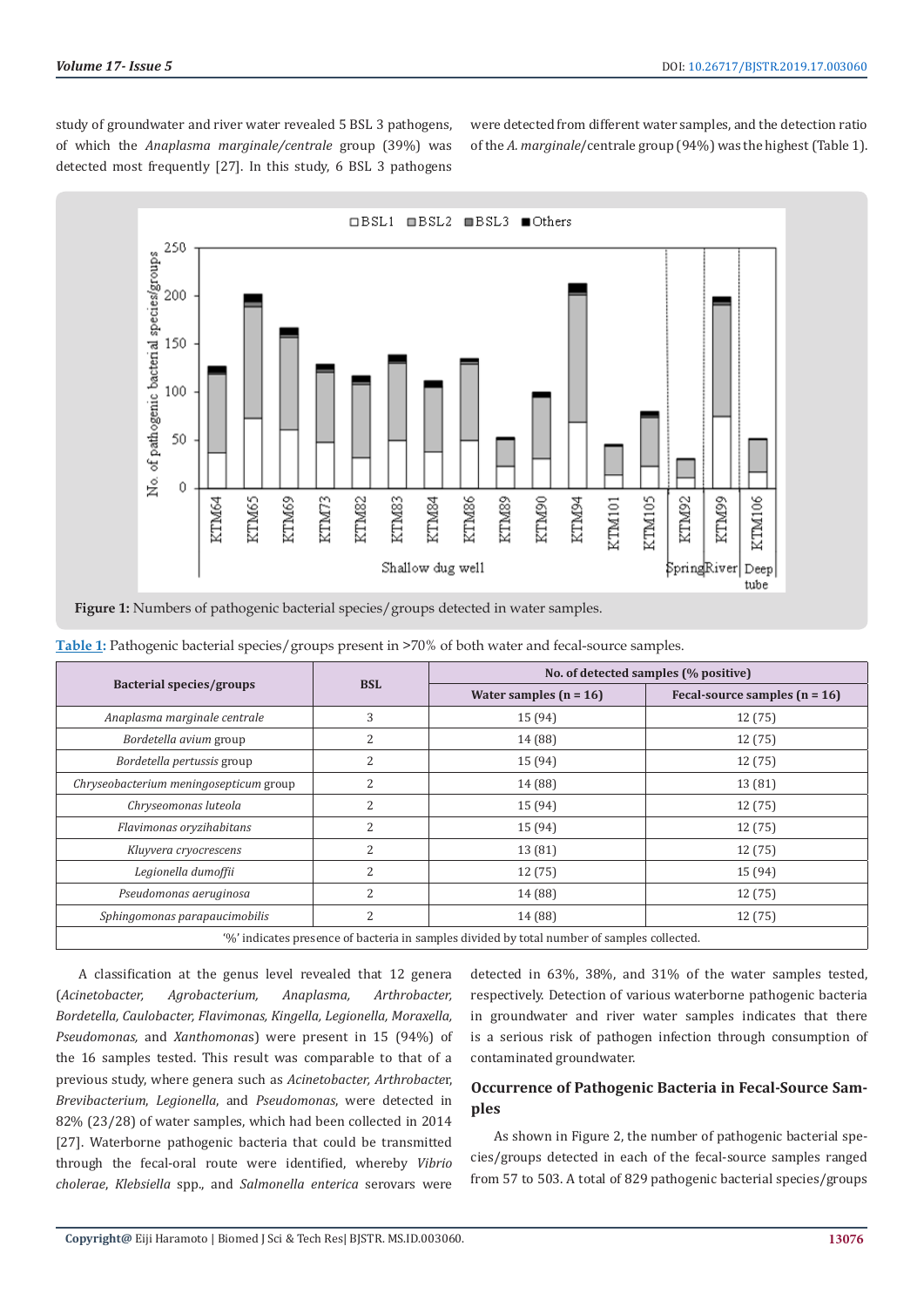were present in at least one of the samples tested. The highest number of pathogenic bacterial species/groups (503) was found in the human sewage S7, followed by fecal-source samples of duck (Duck1, 493) and chicken (C10, 481). Out of 611 BSL 2 pathogens targeted, 317, 316, and 310 pathogens were detected in the samples Duck1, S7, and C10, respectively. Five BSL 2 pathogens (*Borrelia recurrentis, Clostridium histolyticum, C. symbiosum, Helicobacter pylori,* and *Suttonella indologenes*) were detected in all the fecal-source samples tested. Of the total 14 BSL 3 pathogens targeted, at least one species/group was detected in all tested samples, with a maximum of 8 pathogens identified in a single sample (C10), followed

by 7 pathogens in the S7 sample, and 6 pathogens in the C4 and D4 samples. Waterborne pathogenic bacteria such as *H. pylori, Klebsiella* spp., *S. enterica* serovars, *V. cholerae*, and *Yersinia enterocolitica* were detected in >60% of the fecal-source samples tested. According to the World Health Organization (WHO), at least 2 billion people worldwide use fecal contaminated drinking water, and such use is estimated to cause 500,000 deaths due to diarrhea each year [29]. In Nepal, diarrhea and gastroenteritis are the leading causes of waterborne diseases (48%), followed by typhoid/paratyphoid fever (18%) [30]. Thus, preventive management approaches are required to control the risks associated with human and animal feces.



**Figure 2:** Numbers of pathogenic bacterial species/groups detected in fecal-source samples.

# **Comparison of the Occurrence of Pathogenic Bacteria Between Water and Fecal-Source Samples**

Of the 941 pathogenic bacterial species/groups tested, 361 species/groups were present in common in at least one sample each from water and fecal-source samples. The number of pathogenic bacterial species/groups that were present in both the water sample and at least one of the fecal-source samples tested ranged from 19 to 121, as summarized in Table 2. The highest detection ratio of pathogenic bacterial species/groups present in both the water and fecal-source samples was 67% (31/46) in KTM101, followed by 65% (88/135) in KTM86 and 62% (33/53) in KTM89.

The highest number of BSL 2 pathogens detected in both the water and fecal-source samples was 68 in KTM94 and KTM99, whereas 3 BSL 3 pathogens were detected in KTM65, KTM86, KTM94, and KTM99. As summarized in Table 3, the number of pathogenic bacterial species/groups that were present in both the fecal-source sample and in at least one of the water samples ranged from 25 to 284. The highest detection ratio of pathogenic bacterial species/ groups was 70% (253/360) in R8, followed by 69% (189/275) in Duck2 and 65% (174/268) in D10. The highest number of BSL 2 pathogens present in both the fecal-source and water samples was 175 in S7, followed by 170 in C10, and 160 in C4. Four BSL 3 pathogens were detected in C10, D4, S7, and R8.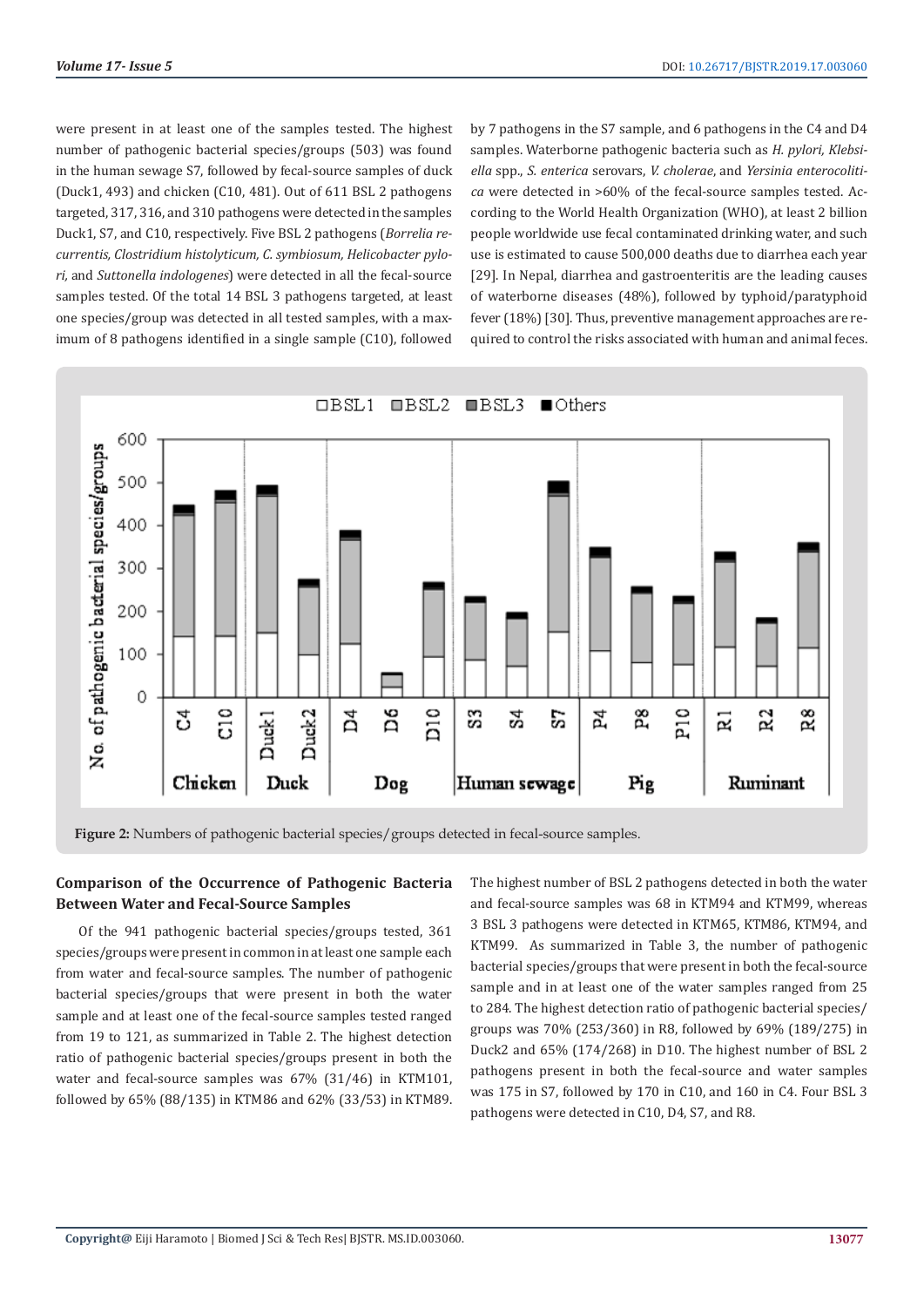|                                                                                                                                                                                                                                               |               | No. of pathogenic bacterial species/groups detected |                                                                     |             |                  |  |  |
|-----------------------------------------------------------------------------------------------------------------------------------------------------------------------------------------------------------------------------------------------|---------------|-----------------------------------------------------|---------------------------------------------------------------------|-------------|------------------|--|--|
| Source types                                                                                                                                                                                                                                  | Sample ID     |                                                     | In both a water sample and at least one of the fecal-source samples |             |                  |  |  |
|                                                                                                                                                                                                                                               |               | In the water sample                                 | Total $(\%)$                                                        | <b>BSL2</b> | BSL <sub>3</sub> |  |  |
| Shallow dug well                                                                                                                                                                                                                              | KTM64         | 127                                                 | 61 (48)                                                             | 36          | $\mathbf{1}$     |  |  |
|                                                                                                                                                                                                                                               | KTM65         | 202                                                 | 105 (52)                                                            | 55          | 3                |  |  |
|                                                                                                                                                                                                                                               | KTM69         | 167                                                 | 98 (59)                                                             | 54          | $\overline{2}$   |  |  |
|                                                                                                                                                                                                                                               | KTM73         | 129                                                 | 62 (48)                                                             | 32          | $\overline{2}$   |  |  |
|                                                                                                                                                                                                                                               | KTM82         | 117                                                 | 56 (48)                                                             | 36          | $\overline{2}$   |  |  |
|                                                                                                                                                                                                                                               | KTM83         | 139                                                 | 69 (50)                                                             | 38          | $\overline{2}$   |  |  |
|                                                                                                                                                                                                                                               | KTM84         | 112                                                 | 56 (50)                                                             | 32          | $\mathbf{1}$     |  |  |
|                                                                                                                                                                                                                                               | KTM86         | 135                                                 | 88 (65)                                                             | 51          | 3                |  |  |
|                                                                                                                                                                                                                                               | KTM89         | 53                                                  | 33 (62)                                                             | 18          | $1\,$            |  |  |
|                                                                                                                                                                                                                                               | KTM90         | 100                                                 | 54 (54)                                                             | 35          | $\mathbf{1}$     |  |  |
|                                                                                                                                                                                                                                               | KTM94         | 213                                                 | 120 (56)                                                            | 68          | 3                |  |  |
|                                                                                                                                                                                                                                               | KTM101        | 46                                                  | 31(67)                                                              | 20          | $\mathbf{1}$     |  |  |
|                                                                                                                                                                                                                                               | <b>KTM105</b> | 80                                                  | 41 (51)                                                             | 24          | $\mathbf{1}$     |  |  |
| Spring                                                                                                                                                                                                                                        | KTM92         | 31                                                  | 19 (61)                                                             | 9           | $\mathbf{0}$     |  |  |
| River                                                                                                                                                                                                                                         | KTM99         | 199                                                 | 121 (61)                                                            | 68          | 3                |  |  |
| Deep tube well                                                                                                                                                                                                                                | <b>KTM106</b> | 52                                                  | 27 (52)                                                             | 16          | $\mathbf{1}$     |  |  |
| $(0,1)$ $(1,1)$<br>$\mathbf{A}$ and $\mathbf{A}$ and $\mathbf{A}$ and $\mathbf{A}$ and $\mathbf{A}$<br>$\sim$ $\sim$ $\sim$ $\sim$<br>$\cdots$<br><b>The Committee of the Committee Committee</b><br>$\mathcal{L}$ . The set of $\mathcal{L}$ |               |                                                     |                                                                     |             |                  |  |  |

**Table 2:** Numbers of pathogenic bacterial species/groups detected in both a water sample and at least one of the fecal-source samples tested.

'%' indicates presence of pathogenic bacterial species/groups in both a water sample and at least one of the fecal-source samples to the total number of pathogenic bacterial species/groups present in the water sample.

**Table 3:** Numbers of pathogenic bacterial species/groups detected in both a fecal-source sample and at least one of the water samples tested.

|                                                                                                                                                       | Sample ID       | No. of pathogenic bacterial species/groups detected |                                                                     |             |                  |  |
|-------------------------------------------------------------------------------------------------------------------------------------------------------|-----------------|-----------------------------------------------------|---------------------------------------------------------------------|-------------|------------------|--|
| Source types                                                                                                                                          |                 | In the fecal-source sample                          | In both a fecal-source sample and at least one of the water samples |             |                  |  |
|                                                                                                                                                       |                 |                                                     | Total (%)                                                           | <b>BSL2</b> | BSL <sub>3</sub> |  |
| Chicken                                                                                                                                               | C <sub>4</sub>  | 447                                                 | 260 (58)                                                            | 160         | 3                |  |
|                                                                                                                                                       | C10             | 481                                                 | 273 (57)                                                            | 170         | $\overline{4}$   |  |
|                                                                                                                                                       | D <sub>4</sub>  | 389                                                 | 219 (56)                                                            | 127         | $\overline{4}$   |  |
| Dog                                                                                                                                                   | D <sub>6</sub>  | 57                                                  | 25(44)                                                              | 11          | $\boldsymbol{0}$ |  |
|                                                                                                                                                       | D <sub>10</sub> | 268                                                 | 174 (65)                                                            | 97          | 3                |  |
| Duck                                                                                                                                                  | Duck1           | 493                                                 | 241 (49)                                                            | 144         | 3                |  |
|                                                                                                                                                       | Duck2           | 275                                                 | 189 (69)                                                            | 109         | 3                |  |
|                                                                                                                                                       | S <sub>3</sub>  | 235                                                 | 134 (57)                                                            | 75          | $\overline{2}$   |  |
| Human sewage                                                                                                                                          | S4              | 197                                                 | 117 (59)                                                            | 63          | $\mathbf{1}$     |  |
|                                                                                                                                                       | <b>S7</b>       | 503                                                 | 284 (56)                                                            | 175         | $\overline{4}$   |  |
| Pig                                                                                                                                                   | P <sub>4</sub>  | 349                                                 | 200 (57)                                                            | 120         | 3                |  |
|                                                                                                                                                       | P <sub>8</sub>  | 258                                                 | 103(40)                                                             | 63          | $\mathbf{1}$     |  |
|                                                                                                                                                       | P <sub>10</sub> | 236                                                 | 92 (39)                                                             | 52          | 3                |  |
| Ruminant                                                                                                                                              | R1              | 338                                                 | 197 (58)                                                            | 113         | 3                |  |
|                                                                                                                                                       | R2              | 185                                                 | 105(57)                                                             | 54          | $\mathbf{1}$     |  |
|                                                                                                                                                       | R <sub>8</sub>  | 360                                                 | 253 (70)                                                            | 151         | $\overline{4}$   |  |
| Windicates presence of pathogenic bacterial species/groups in both a fecal-source sample and at least one of the water samples to the total number of |                 |                                                     |                                                                     |             |                  |  |

acterial species/groups in both a fecal-source sample and at least one of the water pathogenic bacterial species/groups present in the fecal-source sample.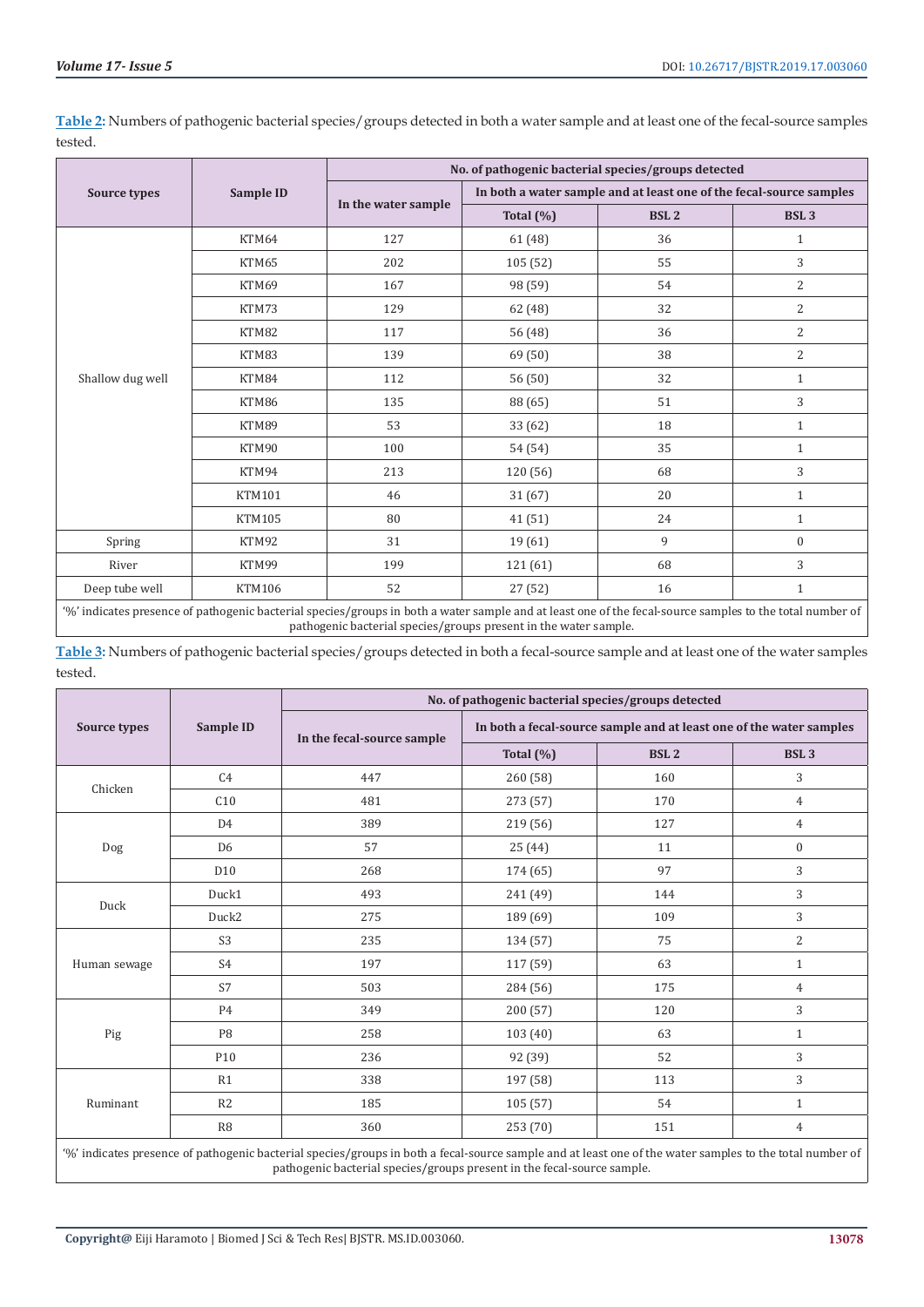| Source type                                                                              | Sample ID     | No. of pathogenic bacterial species/groups that were specifically present in only one<br>fecal-source type and detected in a water sample |                          |                          |                          |                          |                          |
|------------------------------------------------------------------------------------------|---------------|-------------------------------------------------------------------------------------------------------------------------------------------|--------------------------|--------------------------|--------------------------|--------------------------|--------------------------|
|                                                                                          |               | <b>Chicken</b>                                                                                                                            | <b>Duck</b>              | <b>Dog</b>               | Human sewage             | Pig                      | Ruminant                 |
| Shallow dug well                                                                         | KTM64         | 3                                                                                                                                         | $\mathbf{1}$             | $\overline{a}$           | 2                        | $\mathbf{1}$             | $\overline{\phantom{a}}$ |
|                                                                                          | KTM65         | 5                                                                                                                                         | $\overline{2}$           | $\overline{a}$           | $\overline{\phantom{0}}$ | $\mathbf{1}$             | $\mathbf{1}$             |
|                                                                                          | KTM69         | 3                                                                                                                                         | $\mathbf{1}$             | $\mathbf{1}$             | $\overline{\phantom{0}}$ | $\mathbf{1}$             | $\mathbf{1}$             |
|                                                                                          | KTM73         | $\overline{\phantom{a}}$                                                                                                                  | $\overline{2}$           | $\overline{a}$           | $\overline{\phantom{0}}$ |                          | $\overline{\phantom{a}}$ |
|                                                                                          | KTM82         | $\overline{\phantom{a}}$                                                                                                                  | $\mathbf{1}$             | $\overline{\phantom{a}}$ | $\overline{\phantom{a}}$ | $\overline{\phantom{a}}$ | $\mathbf{1}$             |
|                                                                                          | KTM83         | $\mathbf{1}$                                                                                                                              | $\overline{c}$           | $\mathbf{1}$             | $\mathbf{1}$             |                          | $\overline{\phantom{a}}$ |
|                                                                                          | KTM84         | 5                                                                                                                                         | $\overline{\phantom{a}}$ | $\overline{a}$           | $\mathbf{1}$             | $\overline{2}$           | $\overline{a}$           |
|                                                                                          | KTM86         | $\mathbf{1}$                                                                                                                              | $\mathbf{1}$             | $\overline{a}$           | $\mathbf{1}$             |                          | $\overline{a}$           |
|                                                                                          | KTM89         | $\overline{\phantom{a}}$                                                                                                                  | $\mathbf{1}$             | $\overline{a}$           | $\overline{\phantom{a}}$ |                          | $\overline{a}$           |
|                                                                                          | KTM90         | $\overline{\phantom{a}}$                                                                                                                  | $\overline{\phantom{a}}$ | $\overline{\phantom{a}}$ | $\overline{\phantom{a}}$ |                          | $\overline{a}$           |
|                                                                                          | KTM94         | $\mathbf{1}$                                                                                                                              | $\mathbf{1}$             | $\overline{\phantom{a}}$ | $\mathbf{1}$             |                          |                          |
|                                                                                          | <b>KTM101</b> | $\overline{\phantom{a}}$                                                                                                                  | $\overline{a}$           | $\overline{\phantom{a}}$ | $\overline{\phantom{a}}$ | $\overline{\phantom{a}}$ | $\overline{a}$           |
|                                                                                          | <b>KTM105</b> | $\overline{\phantom{a}}$                                                                                                                  | $\overline{\phantom{a}}$ | $\overline{a}$           | $\frac{1}{2}$            |                          | $\mathbf{1}$             |
| Spring                                                                                   | KTM92         | $\overline{\phantom{a}}$                                                                                                                  | $\overline{\phantom{a}}$ | $\overline{a}$           | $\mathbf{1}$             | $\overline{\phantom{a}}$ | $\overline{\phantom{a}}$ |
| River                                                                                    | KTM99         | 2                                                                                                                                         | $\mathbf{1}$             | $\overline{a}$           | $\mathbf{1}$             |                          | $\overline{a}$           |
| Deep tube well                                                                           | <b>KTM106</b> | 3                                                                                                                                         | $\overline{\phantom{a}}$ | $\overline{\phantom{a}}$ | $\overline{\phantom{a}}$ | $\overline{\phantom{a}}$ | $\overline{a}$           |
| No. of pathogenic bacterial species/<br>groups present in only one fecal-<br>source type |               | 51                                                                                                                                        | 19                       | 9                        | 26                       | 26                       | 4                        |
| -, not detected                                                                          |               |                                                                                                                                           |                          |                          |                          |                          |                          |

#### **Table 4:** Numbers of pathogenic bacterial species/groups detected in only one fecal-source type.

-, not detected

As shown in Tables 2 & 3, the detection of same species/ groups of pathogenic bacteria in both fecal-source samples and water samples implies that these bacteria in fecal-source samples might be a source of fecal contamination in water samples. Water quality, human health, and fecal-source samples are interrelated, and pathogenic bacteria in water and fecal-source samples play an important role in these three parameters [31]. Although the adverse effects of pathogens depend on the risk of exposure, environmental interaction, host susceptibility, and pathogen virulence, the effect of pathogens would be reduced if any one of these determinants are lowered [32]. Therefore, it is necessary to identify and treat species/groups of pathogenic bacteria present in environmental samples, and therefore reduce their effects on humans and animals. The numbers of bacterial species/groups detected in only one fecalsource type were as follows: 51, 19, 9, 26, 26, and 4 for chickens, ducks, dogs, human sewage, pigs, and ruminants, respectively (Table 4). The highest number of water samples with bacterial species/groups that were present in only one fecal-source sample was obtained from duck fecal-source samples (10 water samples), followed by fecal-source samples from chicken (9 water samples), and human sewage (7 water samples). In KTM69, contamination from 5 different fecal-source types was identified, whereas no fecal-source type specific contamination was found in KTM90 and KTM101. In fecal-source samples, waterborne pathogenic bacteria with detection ratios of >60%, *H. pylori, Klebsiella* spp., *S. enterica*  serovars, *V. cholerae*, and *Y. enterocolitica* were also obtained

in water samples with detection ratios of 6%, 38%, 31%, 63%, and 19%, respectively. Even though there are limitations in the sensitivity of probe-based assays, DNA microarray can be useful for identifying one or many sources of fecal contamination in water samples [19,33,34]. The single or multiple detection of pathogens present in both fecal-source and water samples could be efficiently performed using DNA microarray, as bacterial species/groups present only in specific fecal-source samples were also present in water samples (Table 4).

# **Conclusion**

In summary, diverse species/groups of pathogenic bacteria, including waterborne pathogenic bacteria, were detected from water and fecal-source samples. Overall, the detection of large numbers of pathogenic bacterial species/groups by DNA microarray could be a useful tool to demonstrate interrelationships of pathogenic bacterial species/groups between water and fecal-source samples. The identification and treatment of pathogens, thus decreasing the risk of exposure to them, might reduce adverse effects on humans and animals. Therefore, safe water and public health services for prompt action should be taken to ensure that sewage is managed and treated properly before discharging into the environment, which will therefore increase the safety and quality of water for human use. Also, full sanitation is a good weapon against fecal pathogens and the sanitation can be dry sanitation and animal manure can be composted, which are not difficult in semitropical climate.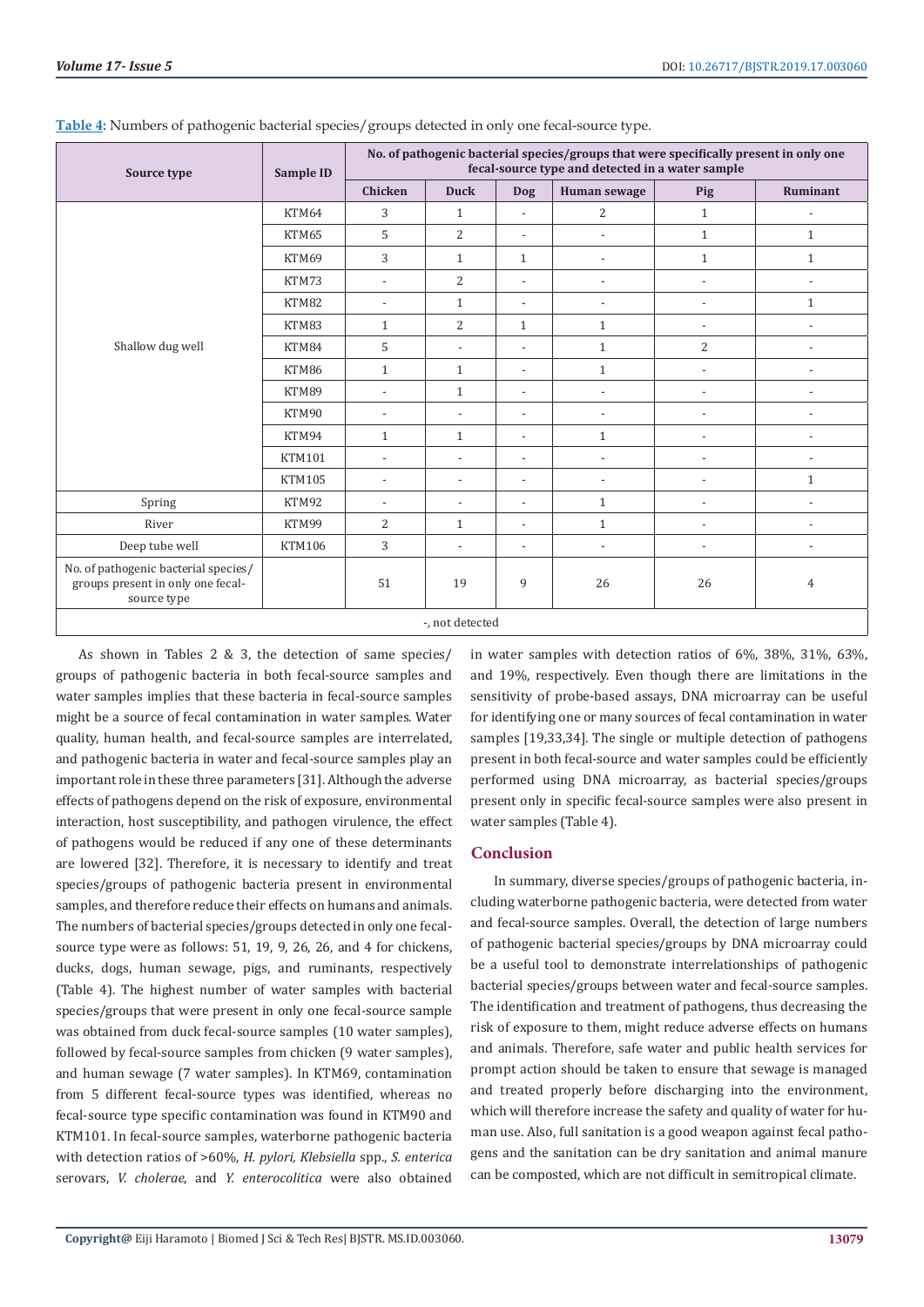# **Acknowledgement**

This study was supported by the Science and Technology Research Partnership for Sustainable Development (SATREPS) program of the Japan International Cooperation Agency (JICA) and the Japan Science and Technology Agency (JST), entitled "Hydromicrobiological Approach for Water Security in Kathmandu Valley, Nepal." The authors thank Prof. Suresh Das Shrestha (Tribhuvan University, Nepal), Prof. Kei Nishida, and Dr. Takashi Nakamura (University of Yamanashi, Japan) for their continuous support in water sampling, Mr. Khadga Bahadur Shrestha (University of Yamanashi, Japan) for guidance, and Mr. Takahiro Yamada, Ms. Erina Miyata, Ms. Hitoha Moriyama, and Mr. Rui Osada (University of Yamanashi, Japan) for their invaluable support during laboratory analysis.

#### **References**

- 1. [Shrestha S, Aihara Y, Bhattarai AP, Bista N, Rajbhandari S, et al. \(2017\)](https://www.mdpi.com/2073-4441/9/3/222)  [Dynamics of domestic water consumption in the urban area of the](https://www.mdpi.com/2073-4441/9/3/222)  [Kathmandu Valley: situation analysis pre and post 2015 Gorkha](https://www.mdpi.com/2073-4441/9/3/222)  [earthquake. Water 9\(3\): 222.](https://www.mdpi.com/2073-4441/9/3/222)
- 2. [Ghaju Shrestha R, Tanaka Y, Malla B, Bhandari D, Tandukar S, et al. \(2017\)](https://www.ncbi.nlm.nih.gov/pubmed/28558276)  [Next-generation sequencing identification of pathogenic bacterial genes](https://www.ncbi.nlm.nih.gov/pubmed/28558276)  [and their relationship with fecal indicator bacteria in different water](https://www.ncbi.nlm.nih.gov/pubmed/28558276)  [sources in the Kathmandu Valley, Nepal. Sci Total Environ 601-602: 278-](https://www.ncbi.nlm.nih.gov/pubmed/28558276) [284.](https://www.ncbi.nlm.nih.gov/pubmed/28558276)
- 3. [Haramoto E, Yamada K, Nishida K \(2011\) Prevalence of protozoa, viruses,](https://www.ncbi.nlm.nih.gov/pubmed/22051175)  [coliphages and indicator bacteria in groundwater and river water in the](https://www.ncbi.nlm.nih.gov/pubmed/22051175)  [Kathmandu Valley, Nepal. Trans R Soc Trop Med Hyg 105\(12\): 711-716.](https://www.ncbi.nlm.nih.gov/pubmed/22051175)
- 4. [Haramoto E \(2018\) Detection of waterborne protozoa, viruses, and](https://iopscience.iop.org/article/10.1088/1755-1315/120/1/012004)  [bacteria in groundwater and other water samples in the Kathmandu](https://iopscience.iop.org/article/10.1088/1755-1315/120/1/012004)  [Valley, Nepal. IOP Conf Ser Earth Environ Sci 120\(1\): 012004.](https://iopscience.iop.org/article/10.1088/1755-1315/120/1/012004)
- 5. [Inoue D, Hinoura T, Suzuki N, Pang J, Malla R, et al. \(2015\) High](https://www.ncbi.nlm.nih.gov/pubmed/25146188)[throughput DNA microarray detection of pathogenic bacteria in shallow](https://www.ncbi.nlm.nih.gov/pubmed/25146188)  [well groundwater in the Kathmandu Valley, Nepal. Curr Microbiol 70\(1\):](https://www.ncbi.nlm.nih.gov/pubmed/25146188)  [43-50.](https://www.ncbi.nlm.nih.gov/pubmed/25146188)
- 6. Prasai T, Lekhak B, Joshi DR, Baral MP [\(2007\) Microbiological analysis of](https://www.researchgate.net/publication/240978278_Microbiological_Analysis_of_Drinking_Water_of_Kathmandu_Valley)  [drinking water of Kathmandu Valley. Sci World 5: 112-114.](https://www.researchgate.net/publication/240978278_Microbiological_Analysis_of_Drinking_Water_of_Kathmandu_Valley)
- 7. [Shrestha S, Haramoto E, Shindo J \(2017\) Assessing the infection risk](https://www.ncbi.nlm.nih.gov/pubmed/28833836)  [of enteropathogens from consumption of raw vegetables washed with](https://www.ncbi.nlm.nih.gov/pubmed/28833836)  [contaminated water in Kathmandu Valley, Nepal. J Appl Microbiol](https://www.ncbi.nlm.nih.gov/pubmed/28833836)  [123\(5\): 1321-1334.](https://www.ncbi.nlm.nih.gov/pubmed/28833836)
- 8. [Tandukar S, Sherchand JB, Bhandari D, Sherchan SP, Malla B, et al.](https://www.ncbi.nlm.nih.gov/pubmed/29642411)  [\(2018\) Presence of human enteric viruses, protozoa, and indicators of](https://www.ncbi.nlm.nih.gov/pubmed/29642411)  [pathogens in the Bagmati River, Nepal. Pathogens 7\(2\): 38.](https://www.ncbi.nlm.nih.gov/pubmed/29642411)
- 9. [Tanaka Y, Nishida K, Nakamura T, Chapagain SK, Inoue D, et al.](https://www.ncbi.nlm.nih.gov/pubmed/22361712)  [\(2012\) Characterization of microbial communities distributed in the](https://www.ncbi.nlm.nih.gov/pubmed/22361712)  [groundwater pumped from deep tube wells in the Kathmandu Valley of](https://www.ncbi.nlm.nih.gov/pubmed/22361712)  [Nepal. J Water Health 10\(1\):170-180.](https://www.ncbi.nlm.nih.gov/pubmed/22361712)
- 10. [Asian Development Bank \(2013\) Solid Waste Management in Nepal.](https://www.adb.org/sites/default/files/publication/30366/solid-waste-management-nepal.pdf)  [Kathmandu, Nepal.](https://www.adb.org/sites/default/files/publication/30366/solid-waste-management-nepal.pdf)
- 11. [Li X, Harwood VJ, Nayak B, Staley C, Sadowsky MJ, et al. \(2015\) A novel](https://www.ncbi.nlm.nih.gov/pubmed/25970344)  [microbial source tracking microarray for pathogen detection and fecal](https://www.ncbi.nlm.nih.gov/pubmed/25970344)  [source identification in environmental systems. Environ Sci Technol](https://www.ncbi.nlm.nih.gov/pubmed/25970344)  [49\(12\): 7319-7329.](https://www.ncbi.nlm.nih.gov/pubmed/25970344)
- 12. [Thornton PK \(2010\) Livestock production: recent trends, future](https://www.ncbi.nlm.nih.gov/pubmed/20713389)  [prospects. Philos Trans R Soc 365\(1554\): 2853-2867.](https://www.ncbi.nlm.nih.gov/pubmed/20713389)
- 13. [Lagier JC, Million M, Hugon P, Armougom F, Raoult D \(2012\) Human gut](https://www.ncbi.nlm.nih.gov/pmc/articles/PMC3487222/)  [microbiota: repertoire and variations. Front Cell Infect Microbiol 2: 1-19.](https://www.ncbi.nlm.nih.gov/pmc/articles/PMC3487222/)
- 14. [Paliy O, Kenche H, Abernathy F, Michail S \(2009\) High-throughput](https://www.ncbi.nlm.nih.gov/pubmed/19363078)  [quantitative analysis of the human intestinal microbiota with a](https://www.ncbi.nlm.nih.gov/pubmed/19363078)  [phylogenetic microarray. Appl Environ Microbiol 75\(11\): 3572-3579.](https://www.ncbi.nlm.nih.gov/pubmed/19363078)
- 15. Bartram J (2012) Animal Waste, Water Quality and Human Health. In: Dufour A, Bartram J, Bos R, Gannon V (Eds.), (1<sup>st</sup> edn.). World Health Organization, IWA Publishing, London, UK.
- 16. [Effler E, Isaäcson M, Arntzen L, Heenan R, Canter P, et al. \(2001\) Factors](https://www.ncbi.nlm.nih.gov/pmc/articles/PMC2631888/) [contributing to the emergence of](https://www.ncbi.nlm.nih.gov/pmc/articles/PMC2631888/) *Escherichia coli* O157 in Africa. Emerg [Infect Dis 7\(5\): 812-819.](https://www.ncbi.nlm.nih.gov/pmc/articles/PMC2631888/)
- 17. Wilson DJ, Gabriel E, Leatherbarrow AJH, Cheesbrough J, Gee S, et al. (2009) Rapid evolution and the importance of recombination to the gastroenteric pathogen *Campylobacter jejuni*. Mol Biol Evol 26(2): 385- 397.
- 18. [Call DR, Borucki MK, Loge FJ \(2003\) Detection of bacterial pathogens](https://www.ncbi.nlm.nih.gov/pubmed/12654494) [in environmental samples using DNA microarrays. J Microbiol Methods](https://www.ncbi.nlm.nih.gov/pubmed/12654494) [53\(2\): 235-243.](https://www.ncbi.nlm.nih.gov/pubmed/12654494)
- 19. [Cao Y, Van De Werfhorst LC, Dubinsky EA, Badgley BD, et al. \(2013\)](https://www.ncbi.nlm.nih.gov/pubmed/23880215) [Evaluation of molecular community analysis methods for discerning](https://www.ncbi.nlm.nih.gov/pubmed/23880215) [fecal sources and human waste. Water Res 47\(18\): 6862-6872.](https://www.ncbi.nlm.nih.gov/pubmed/23880215)
- 20. [Gomes M, Vieira H, Vale FF \(2015\) Characterization, validation and](https://www.ncbi.nlm.nih.gov/pubmed/25998249) [application of a DNA microarray for the detection of mandatory and](https://www.ncbi.nlm.nih.gov/pubmed/25998249) [other waterborne pathogens. J Biochem 158\(5\): 393-401.](https://www.ncbi.nlm.nih.gov/pubmed/25998249)
- 21. [Huyghe A, Francois P, Schrenzel J \(2009\) Characterization of microbial](https://www.ncbi.nlm.nih.gov/pubmed/19061975) [pathogens by DNA microarrays. Infect Genet Evol 9\(5\): 987-995.](https://www.ncbi.nlm.nih.gov/pubmed/19061975)
- 22. [Ghaju Shrestha R, Tanaka Y, Malla B, Tandukar S, Inoue D, et al. \(2018\)](https://www.ncbi.nlm.nih.gov/pubmed/30185726) [Development of a broadly reactive quantitiative PCR assay for](https://www.ncbi.nlm.nih.gov/pubmed/30185726) *Arcobacter* [spp. and its application to environmental water samples. Microbes and](https://www.ncbi.nlm.nih.gov/pubmed/30185726) [Environ 33\(3\): 309-316.](https://www.ncbi.nlm.nih.gov/pubmed/30185726)
- 23. [Malla B, Ghaju Shrestha R, Tandukar S, Bhandari D, Inoue D, et al. \(2018\)](https://www.ncbi.nlm.nih.gov/pubmed/29679435) Validation of host-specific *Bacteroidales* [quantitative PCR assays and](https://www.ncbi.nlm.nih.gov/pubmed/29679435) [their application to microbial source tracking of drinking water sources](https://www.ncbi.nlm.nih.gov/pubmed/29679435) [in the Kathmandu Valley, Nepal. J Appl Microbiol 125\(2\): 609-619.](https://www.ncbi.nlm.nih.gov/pubmed/29679435)
- 24. [Inoue D, Inaba M, Upadhye RR, Sei K, Ike M \(2009\) Multiple detection](https://www.researchgate.net/publication/231589986_Multiple_Detection_of_Occurrence_of_Bacterial_Pathogens_in_Two_Rivers_in_the_Kinki_District_of_Japan_with_a_DNA_Microarray) [of occurrence of bacterial pathogens in two rivers in the Kinki district](https://www.researchgate.net/publication/231589986_Multiple_Detection_of_Occurrence_of_Bacterial_Pathogens_in_Two_Rivers_in_the_Kinki_District_of_Japan_with_a_DNA_Microarray) [of Japan with a DNA microarray. Japanese J Wat Treat Biol 45\(1\): 31-43.](https://www.researchgate.net/publication/231589986_Multiple_Detection_of_Occurrence_of_Bacterial_Pathogens_in_Two_Rivers_in_the_Kinki_District_of_Japan_with_a_DNA_Microarray)
- 25. [Upadhye RR, Inoue D, Inaba M, Sei K, Ike M \(2008\) DNA microarray](https://www.researchgate.net/profile/Kazunari_Sei/publication/231590086_DNA_Microarray_Analysis_of_Temporal_and_Spatial_Variation_of_Bacterial_Communities_in_Japanese_Rivers/links/09e415124c915af083000000/DNA-Microarray-Analysis-of-Temporal-and-Spatial-Variation-of-Bacterial-Communities-in-Japanese-Rivers.pdf) [analysis of temporal and spatial variation of bacterial communities in](https://www.researchgate.net/profile/Kazunari_Sei/publication/231590086_DNA_Microarray_Analysis_of_Temporal_and_Spatial_Variation_of_Bacterial_Communities_in_Japanese_Rivers/links/09e415124c915af083000000/DNA-Microarray-Analysis-of-Temporal-and-Spatial-Variation-of-Bacterial-Communities-in-Japanese-Rivers.pdf) [Japanese rivers. Japanese J Wat Treat Biol 44\(2\): 109-120.](https://www.researchgate.net/profile/Kazunari_Sei/publication/231590086_DNA_Microarray_Analysis_of_Temporal_and_Spatial_Variation_of_Bacterial_Communities_in_Japanese_Rivers/links/09e415124c915af083000000/DNA-Microarray-Analysis-of-Temporal-and-Spatial-Variation-of-Bacterial-Communities-in-Japanese-Rivers.pdf)
- 26. [Tamaki H, Sekiguchi Y, Hanada S, Nomura N, Matsumura M, et al. \(2005\)](https://www.ncbi.nlm.nih.gov/pubmed/15812052) [Comparative analysis of bacterial diversity in freshwater sediment of a](https://www.ncbi.nlm.nih.gov/pubmed/15812052) [shallow eutrophic lake by molecular and improved cultivation-based](https://www.ncbi.nlm.nih.gov/pubmed/15812052) [techniques. Appl Environ Microbiol 71\(4\): 2162-2169.](https://www.ncbi.nlm.nih.gov/pubmed/15812052)
- 27. [Inoue D, Yoshinaga H, Malla B, Ghaju Shrestha R, Tandukar S, et al. \(2018\)](https://www.jstage.jst.go.jp/article/jswtb/54/2/54_65/_article/-char/en) [Comprehensive detection of pathogenic bacteria in jar water, community](https://www.jstage.jst.go.jp/article/jswtb/54/2/54_65/_article/-char/en) [well groundwater, and environmental water in the Kathmandu Valley,](https://www.jstage.jst.go.jp/article/jswtb/54/2/54_65/_article/-char/en) [Nepal. Japanese J Water Treat Biol 54\(2\): 65-72.](https://www.jstage.jst.go.jp/article/jswtb/54/2/54_65/_article/-char/en)
- 28. Weisburg WG, Barns SM, Pelletier DA, Lane DJ (1991) 16S ribosomal DNA amplification for phylogenetic study. J Bacteriol 173(2): 697-703.
- 29. World Health Organization (2017) Fact sheet on drinking water.
- 30. Department of Health [\(2016\) Annual report on Department of Health](https://dohs.gov.np/) [Service. Ministry of Health, Kathmandu, Nepal.](https://dohs.gov.np/)
- 31. Suresh GK, Toranzos GA, Fayer R, Nissaparton V, Olveda R, et al. (2012) Assessing the importance of zoonotic waterborne pathogens. In: Dufour A, Bartram J, Bos R, Gannon V (Eds.), (1<sup>st</sup> edn.). Animal Waste, Water Quality and Human Health. World Health Organization, IWA Publishing: London, UK, pp: 17-72.
- 32. Robertson W, Yasvinski G (2012) Water Quality and Human Health. Animal Waste, World Health Organization, In: Dufour A, Bartram J, Bos R, Gannon V (1st edn.). IWA Publishing: London, UK, pp: 257-282.
- 33. [Boehm AB, Van De Werfhorst LC, Griffith JF, Holden PA, et al. \(2013\)](https://www.ncbi.nlm.nih.gov/pubmed/23880218) [Performance of forty-one microbial source tracking methods: A twenty](https://www.ncbi.nlm.nih.gov/pubmed/23880218)[seven lab evaluation study. Water Res 47\(18\): 6812-6828.](https://www.ncbi.nlm.nih.gov/pubmed/23880218)
- 34. [Cao Y, Van De Werfhorst LC, Sercu B, Murray JLS, et al. \(2011\) Application](https://www.ncbi.nlm.nih.gov/pubmed/21786742) [of an integrated community analysis approach for microbial source](https://www.ncbi.nlm.nih.gov/pubmed/21786742) [tracking in a coastal creek. Environ Sci Technol 45\(17\): 7195-7201.](https://www.ncbi.nlm.nih.gov/pubmed/21786742)